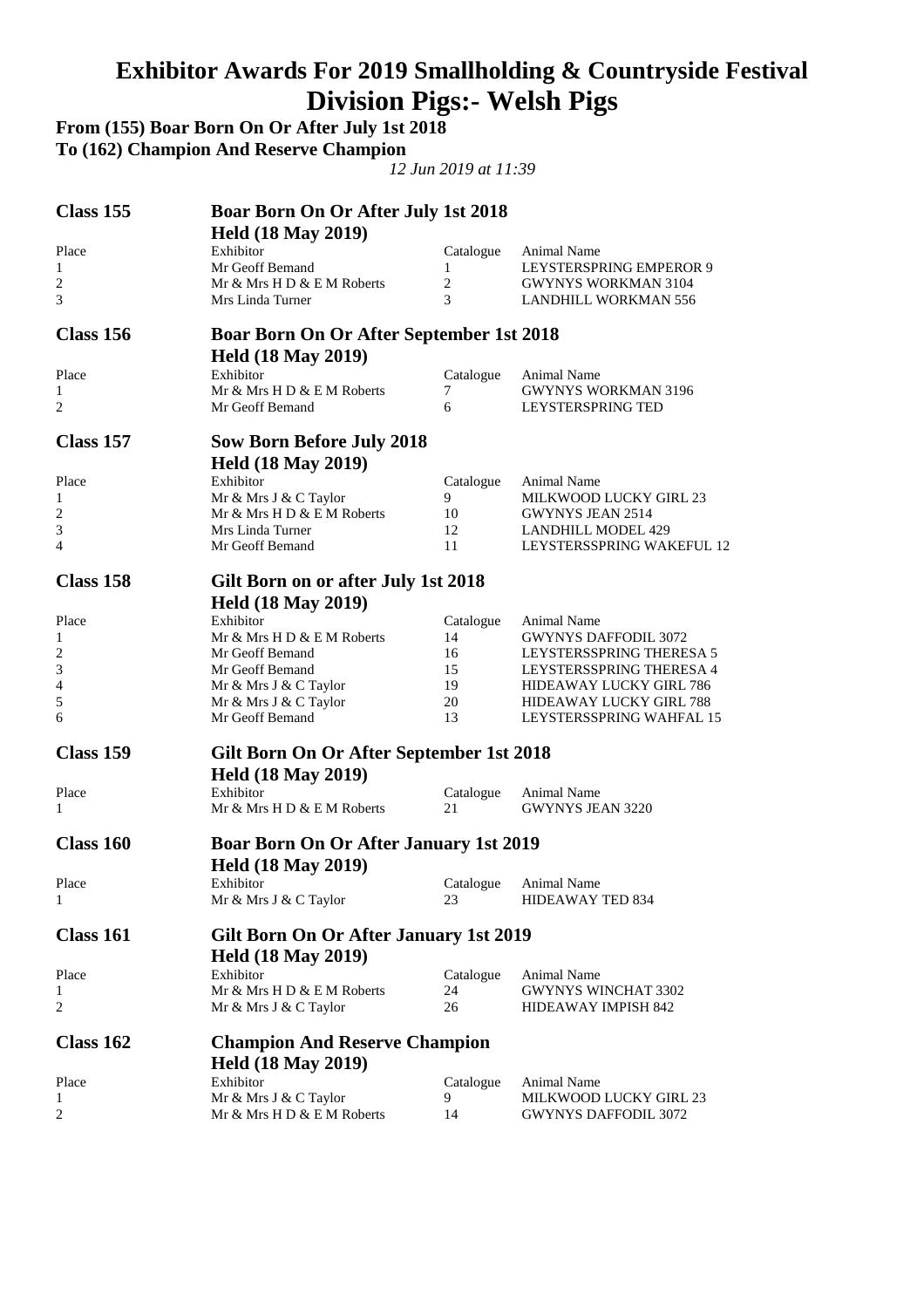### **Exhibitor Awards For 2019 Smallholding & Countryside Festival Division Pigs:- Large White Pigs**

**From (163) Boar Born On Or After July 1st 2018 To (168) Champion and Reserve Champion** 

| Class 163      | <b>Boar Born On Or After July 1st 2018</b>     |           |                                          |
|----------------|------------------------------------------------|-----------|------------------------------------------|
|                | <b>Held (18 May 2019)</b>                      |           |                                          |
| Place          | Exhibitor                                      | Catalogue | <b>Animal Name</b>                       |
| 1              | Mr & Mrs J & C Taylor                          | 32        | HIDEAWAY CHAMPION TURK 805               |
| 2              | Robert Emerson                                 | 27        | <b>GREENHILL FARM FIELD MARSHALL 264</b> |
| Class 164      | <b>Sow Born Before July 2018</b>               |           |                                          |
|                | <b>Held (18 May 2019)</b>                      |           |                                          |
| Place          | Exhibitor                                      | Catalogue | <b>Animal Name</b>                       |
| 1              | Mr & Mrs J & C Taylor                          | 33        | HIDEAWAY MAPLE 514                       |
| Class 165      | Gilt Born On Or After July 1st 2018            |           |                                          |
|                | <b>Held (18 May 2019)</b>                      |           |                                          |
| Place          | Exhibitor                                      | Catalogue | <b>Animal Name</b>                       |
| 1              | <b>Robert Emerson</b>                          | 35        | <b>GREENHILL BEAUTIFUL 253</b>           |
| $\overline{c}$ | <b>Robert Emerson</b>                          | 34        | <b>GREENHILL FARM BEAUTIFUL 249</b>      |
| Class 166      | Gilt Born On Or After September 1st 2018       |           |                                          |
|                | <b>Held (18 May 2019)</b>                      |           |                                          |
| Place          | Exhibitor                                      | Catalogue | Animal Name                              |
| 1              | <b>Robert Emerson</b>                          | 36        | <b>BURRY BEAUTIFUL 354</b>               |
| Class 167      | Gilt or Boar Born on or After January 1st 2019 |           |                                          |
|                | <b>Held (18 May 2019)</b>                      |           |                                          |
| Place          | Exhibitor                                      | Catalogue | Animal Name                              |
| 1              | Mr & Mrs J & C Taylor                          | 38        | <b>HIDEAWAY CHAMPION TURK 821</b>        |
|                |                                                |           |                                          |
| Class 168      | <b>Champion and Reserve Champion</b>           |           |                                          |
|                | <b>Held (18 May 2019)</b>                      |           |                                          |
| Place          | Exhibitor                                      | Catalogue | Animal Name                              |
| 1              | Robert Emerson                                 | 36        | <b>BURRY BEAUTIFUL 354</b>               |
| 2              | Mr & Mrs J & C Taylor                          | 32        | <b>HIDEAWAY CHAMPION TURK 805</b>        |
|                |                                                |           |                                          |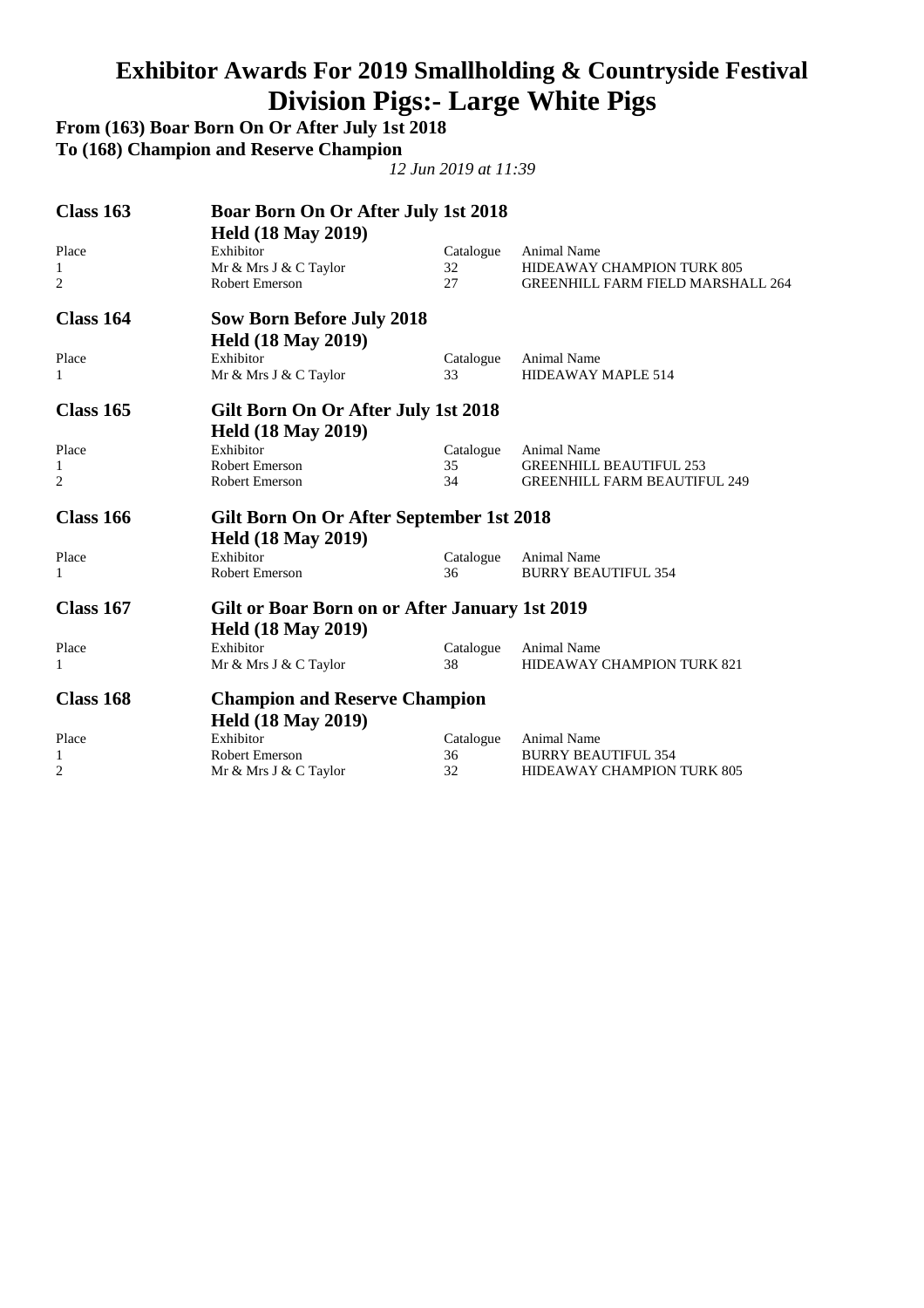### **Exhibitor Awards For 2019 Smallholding & Countryside Festival Division Pigs:- Any Other Modern Breed**

**From (169) Boar Born On Or After July 1st 2018 To (174) Champion And Reserve Champion** 

| <b>Class 169</b> | <b>Boar Born On Or After July 1st 2018</b><br><b>Held (18 May 2019)</b> |           |                            |
|------------------|-------------------------------------------------------------------------|-----------|----------------------------|
| Place            | Exhibitor                                                               | Catalogue | <b>Animal Name</b>         |
| 1                | Mrs A J Walton                                                          | 39        | DEVA ANDEN 1643            |
| Class 170        | <b>Sow Born Before July 2018</b>                                        |           |                            |
|                  | <b>Held (18 May 2019)</b>                                               |           |                            |
| Place            | Exhibitor                                                               | Catalogue | Animal Name                |
| 1                | Mrs A J Walton                                                          | 40        | DEVA NANCY 1073            |
| <b>Class 171</b> | Gilt Born On Or After July 1st 2018                                     |           |                            |
|                  | <b>Held (18 May 2019)</b>                                               |           |                            |
| Place            | Exhibitor                                                               | Catalogue | Animal Name                |
| 1                | Mrs A J Walton                                                          | 41        | <b>DEVA NANCY 1628</b>     |
| Class 172        | Gilt Born On Or After September 1st 2018                                |           |                            |
|                  | <b>Held (18 May 2019)</b>                                               |           |                            |
| Place            | Exhibitor                                                               | Catalogue | Animal Name                |
| 1                | Mrs A J Walton                                                          | 42.       | DEVA HAUNBJERG 1662        |
| Class 173        | Gilt Or Boar Born On Or After January 1st 2019                          |           |                            |
|                  | <b>Held (18 May 2019)</b>                                               |           |                            |
| Place            | Exhibitor                                                               | Catalogue | <b>Animal Name</b>         |
| 1                | Mrs A J Walton                                                          | 44        | DEVA JERRY 1718            |
| $\overline{2}$   | Mrs A J Walton                                                          | 43        | DEVA JERRY 1712            |
| Class 174        | <b>Champion And Reserve Champion</b>                                    |           |                            |
|                  | <b>Held (18 May 2019)</b>                                               |           |                            |
| Place            | Exhibitor                                                               | Catalogue | Animal Name                |
| 1                | Mrs A J Walton                                                          | 39        | <b>DEVA ANDEN 1643</b>     |
| $\overline{2}$   | Mrs A J Walton                                                          | 42        | <b>DEVA HAUNBJERG 1662</b> |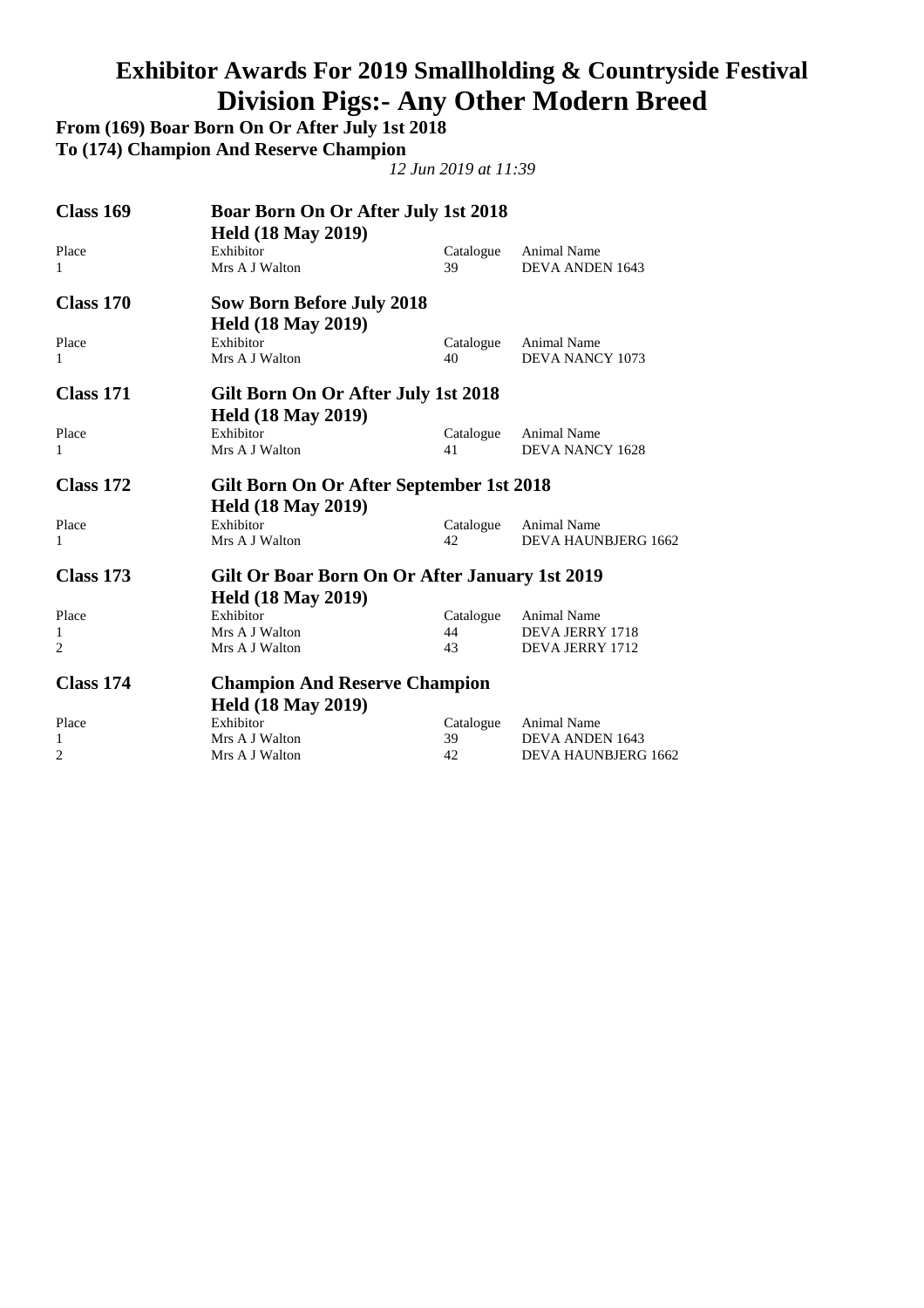#### **Exhibitor Awards For 2019 Smallholding & Countryside Festival Division Pigs:- British Lop**

**From (175) Boar Born On Or After January 1st 2019 To (179) Champion And Reserve Champion**  *12 Jun 2019 at 11:39*  **Class 175 Boar Born On Or After January 1st 2019 Held (18 May 2019)**  Place Exhibitor Catalogue Animal Name No Results **Class 176 Sow Born Before July 2018 Held (18 May 2019)**  Place Exhibitor Exhibitor Catalogue Animal Name

**Class 177 Gilt Born On Or After July 1st 2018** 

No Results

No Results

No Results

No Results

#### **Held (18 May 2019)**<br>Place Exhibitor Catalogue Animal Name **Class 178 Gilt Born On Or After January 1st 2019 Held (18 May 2019)**<br>Place Exhibitor Catalogue Animal Name **Class 179 Champion And Reserve Champion**

 **Held (18 May 2019)**  Place Exhibitor Catalogue Animal Name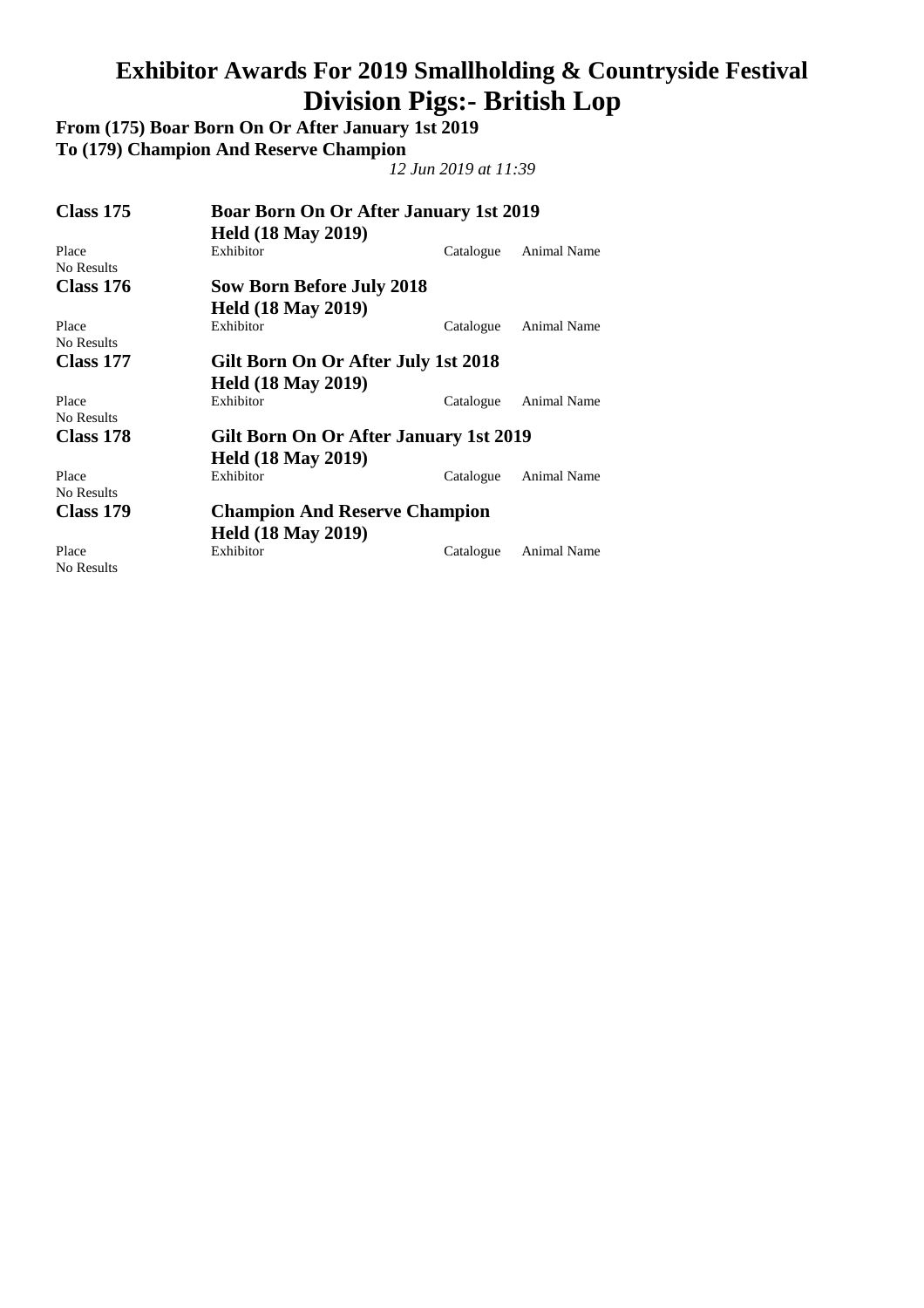#### **Exhibitor Awards For 2019 Smallholding & Countryside Festival Division Pigs:- Pair & Group Of Three Competitions - Any Modern Breed**

**From (180) For The Best Pair Of Pigs To (181) For The Best Trio Of Pigs** 

| <b>Class 180</b> | For The Best Pair Of Pigs  |           |                            |  |
|------------------|----------------------------|-----------|----------------------------|--|
|                  | <b>Held (18 May 2019)</b>  |           |                            |  |
| Place            | Exhibitor                  | Catalogue | Animal Name                |  |
|                  | Mr Geoff Bemand            | 16        | LEYSTERSSPRING THERESA 5   |  |
| 2                | Mrs A J Walton             | 39        | DEVA ANDEN 1643            |  |
| 3                | Robert Emerson             | 36        | <b>BURRY BEAUTIFUL 354</b> |  |
| $\overline{4}$   | Mr & Mrs H D & E M Roberts | 21        | <b>GWYNYS JEAN 3220</b>    |  |
| Class 181        | For The Best Trio Of Pigs  |           |                            |  |
|                  | <b>Held (18 May 2019)</b>  |           |                            |  |
| Place            | Exhibitor                  | Catalogue | Animal Name                |  |
|                  | Mr Geoff Bemand            | 16        | LEYSTERSSPRING THERESA 5   |  |
| 2                | Mrs A J Walton             | 41        | <b>DEVA NANCY 1628</b>     |  |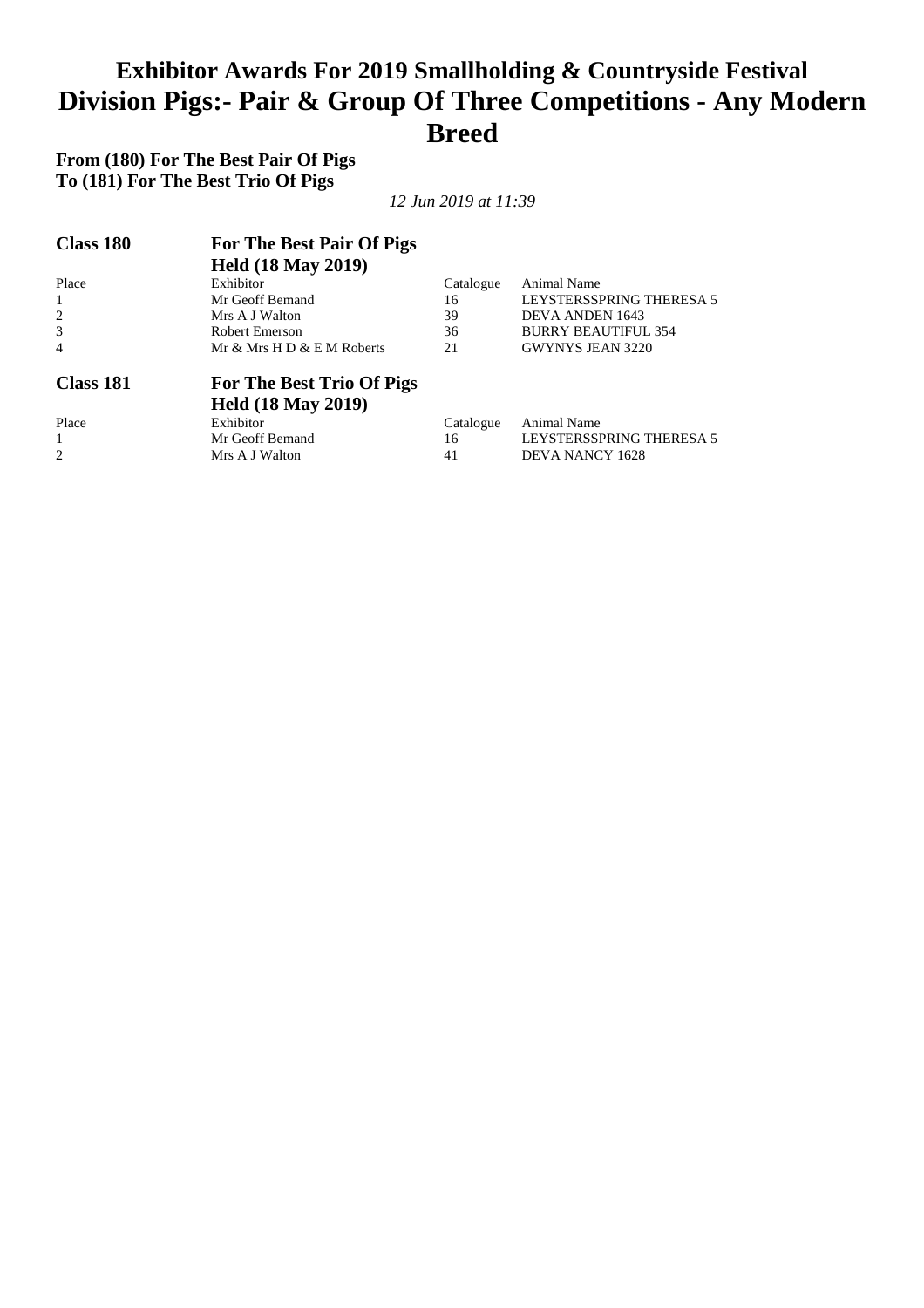### **Exhibitor Awards For 2019 Smallholding & Countryside Festival Division Pigs:- British Saddleback**

**From (182) Boar Born On Or After July 1st 2018** 

**To (186) Champion And Reserve Champion** 

| Class 182      | <b>Boar Born On Or After July 1st 2018</b><br><b>Held (18 May 2019)</b> |           |                                |
|----------------|-------------------------------------------------------------------------|-----------|--------------------------------|
| Place          | Exhibitor                                                               | Catalogue | Animal Name                    |
| 1              | Mr & Mrs W Hayward                                                      | 53        | PUFF EARL SIMON                |
| $\overline{2}$ | Ms Phillipa Timmins                                                     | 52        | <b>PAMPERED WALTER 3</b>       |
| Class 183      | <b>Sow Born Before July 2018</b>                                        |           |                                |
|                | <b>Held (18 May 2019)</b>                                               |           |                                |
| Place          | Exhibitor                                                               | Catalogue | Animal Name                    |
| 1              | Mrs Amanda Phillips                                                     | 54        | LLANLLWYDD LADY                |
| 2              | Mrs Amanda Phillips                                                     | 55        | <b>LLAN SILVER WINGS 38</b>    |
| 3              | Mr & Mrs W Hayward                                                      | 56        | LLANLLWYDD LADY 339            |
| 4              | Ms Phillipa Timmins                                                     | 57        | PAMPERED COLLEEN               |
| Class 184      | Gilt Born On Or After July 1st 2018                                     |           |                                |
|                | <b>Held (18 May 2019)</b>                                               |           |                                |
| Place          | Exhibitor                                                               | Catalogue | <b>Animal Name</b>             |
| 1              | Miss Elizabeth Rees                                                     | 59        | <b>TALYFAN SILVER WINGS 34</b> |
| 2              | Mrs Amanda Phillips                                                     | 61        | WATCHING WELL HILDA            |
| 3              | Mr & Mrs W Hayward                                                      | 58        | PUFF LADY                      |
| 4              | Mrs Amanda Phillips                                                     | 62        | WATCHINGWELL HILDA             |
| 5              | Ms Phillipa Timmins                                                     | 63        | <b>PAMPERED COLLEEN 4</b>      |
| Class 185      | Glit or Boar Born On Or After January 1st 2019                          |           |                                |
|                | <b>Held (18 May 2019)</b>                                               |           |                                |
| Place          | Exhibitor                                                               | Catalogue | Animal Name                    |
| 1              | Mr Emyr Gwilym Roberts                                                  | 65        | <b>GWYNYS ROSETTE 41</b>       |
| 2              | Mrs Amanda Phillips                                                     | 67        | LLANLLWYDD SILVER WINGS 433    |
| 3              | <b>Miss Elizabeth Rees</b>                                              | 66        | TALYFAN SILVER WINGS 36        |
| 4              | Mrs Amanda Phillips                                                     | 64        | LLANLLWYDD SILVER WINGS        |
| 5              | Mr & Mrs W Hayward                                                      | 70        | PUFF LADY 2                    |
| 6              | Mr & Mrs W Hayward                                                      | 69        | PUFF EARL SIMON 2              |
| Class 186      | <b>Champion And Reserve Champion</b>                                    |           |                                |
|                | <b>Held (18 May 2019)</b>                                               |           |                                |
| Place          | Exhibitor                                                               | Catalogue | Animal Name                    |
| $\mathbf{1}$   | Miss Elizabeth Rees                                                     | 59        | TALYFAN SILVER WINGS 34        |
| $\overline{2}$ | Mrs Amanda Phillips                                                     | 54        | LLANLLWYDD LADY                |
|                |                                                                         |           |                                |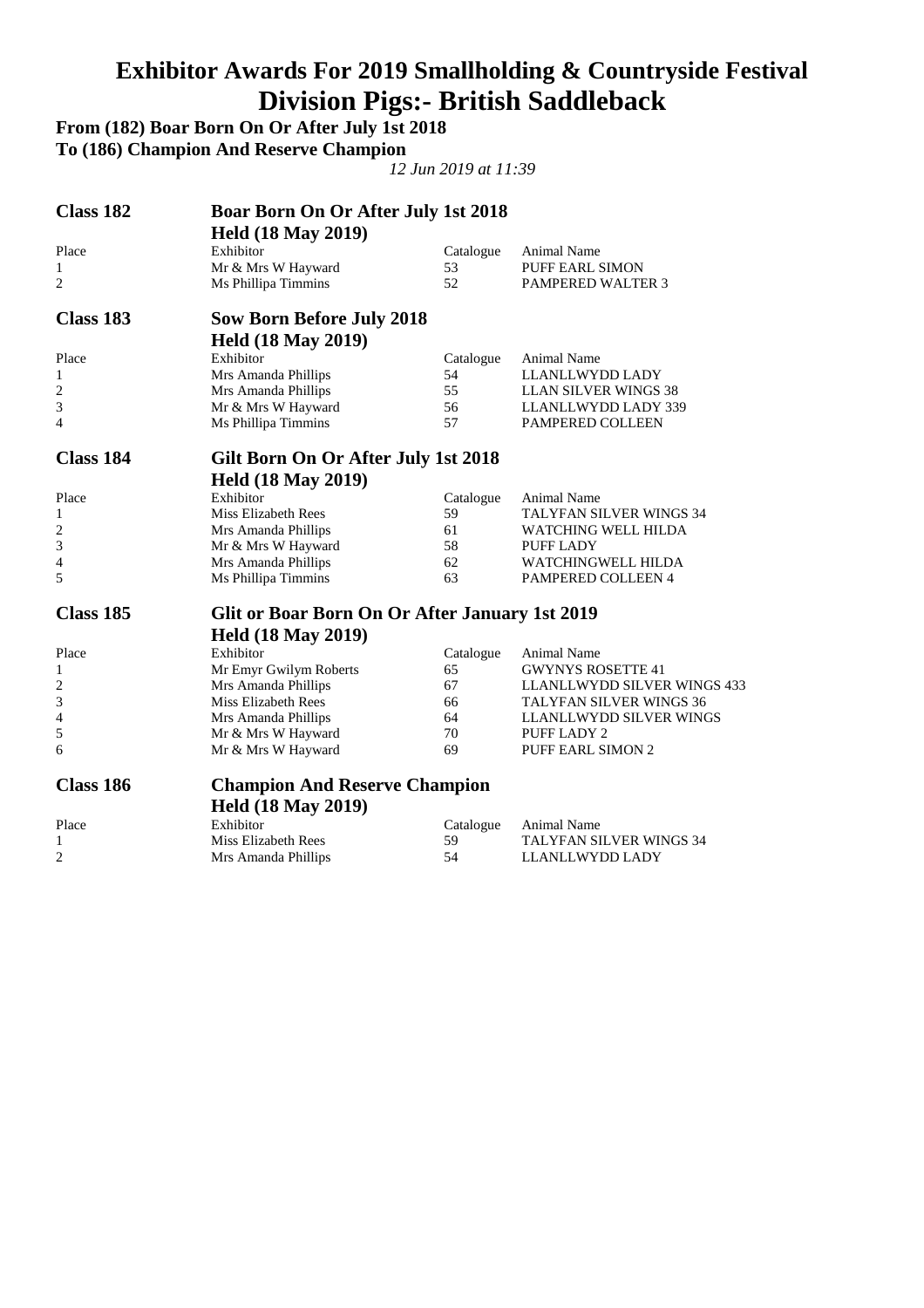### **Exhibitor Awards For 2019 Smallholding & Countryside Festival Division Pigs:- Gloucester Old Spots Pigs**

**From (187) Boar Born On Or After July 1st 2018** 

**To (191) Champion And Reserve Champion** 

| Class 187<br><b>Boar Born On Or After July 1st 2018</b> |                                                |           |                            |
|---------------------------------------------------------|------------------------------------------------|-----------|----------------------------|
|                                                         | <b>Held (18 May 2019)</b>                      |           |                            |
| Place                                                   | Exhibitor                                      | Catalogue | Animal Name                |
| 1                                                       | Mr & Mrs Jonathan Furber                       | 72        | <b>APPLETREE RUFUS 3</b>   |
| $\overline{2}$                                          | Kilcot Pedigree Pigs                           | 71        | <b>ELMSCHOOL GERALD 16</b> |
|                                                         |                                                |           |                            |
| <b>Class 188</b>                                        | <b>Sow Born Before July 2018</b>               |           |                            |
|                                                         | <b>Held (18 May 2019)</b>                      |           |                            |
| Place                                                   | Exhibitor                                      | Catalogue | Animal Name                |
| 1                                                       | Kilcot Pedigree Pigs                           | 73        | <b>ELMSCHOOL ELLEN 5</b>   |
| <b>Class 189</b>                                        | Gilt Born On Or After July 1st 2018            |           |                            |
|                                                         | <b>Held (18 May 2019)</b>                      |           |                            |
| Place                                                   | Exhibitor                                      | Catalogue | Animal Name                |
| 1                                                       | Kilcot Pedigree Pigs                           | 77        | <b>KILCOT PRINCESS 11</b>  |
| 2                                                       | Miss Margaret Furber                           | 76        | APPLETREE PRINCESS 18      |
| 3                                                       | Miss Margaret Furber                           | 75        | <b>APPLETREE PRINCESS</b>  |
| 4                                                       | Kilcot Pedigree Pigs                           | 74        | <b>ELMSCHOOL ELLEN</b>     |
| <b>Class 190</b>                                        | Gilt or Boar Born On Or After January 1st 2019 |           |                            |
|                                                         | <b>Held (18 May 2019)</b>                      |           |                            |
| Place                                                   | Exhibitor                                      | Catalogue | Animal Name                |
| 1                                                       | Dawn Stevens                                   | 79        | KINECROFT GERALD           |
| 2                                                       | Dawn Stevens                                   | 78        | KINECROFT BLUEBELL         |
| 3                                                       | Kilcot Pedigree Pigs                           | 81        | KILCOTT BLUEBELL           |
| 4                                                       | Kilcot Pedigree Pigs                           | 80        | KILCOT SAMBO               |
| <b>Class 190.01</b>                                     | <b>Boar Born On Or After January 1st 2018</b>  |           |                            |
|                                                         |                                                |           |                            |
|                                                         | <b>Held (18 May 2019)</b>                      |           |                            |
| Place                                                   | Exhibitor                                      | Catalogue | Animal Name                |
| No Results                                              |                                                |           |                            |
| <b>Class 191</b>                                        | <b>Champion And Reserve Champion</b>           |           |                            |
|                                                         | <b>Held (18 May 2019)</b>                      |           |                            |
| Place                                                   | Exhibitor                                      | Catalogue | Animal Name                |
| 1                                                       | Kilcot Pedigree Pigs                           | 77        | <b>KILCOT PRINCESS 11</b>  |
| 2                                                       | Mr & Mrs Jonathan Furber                       | 72        | <b>APPLETREE RUFUS 3</b>   |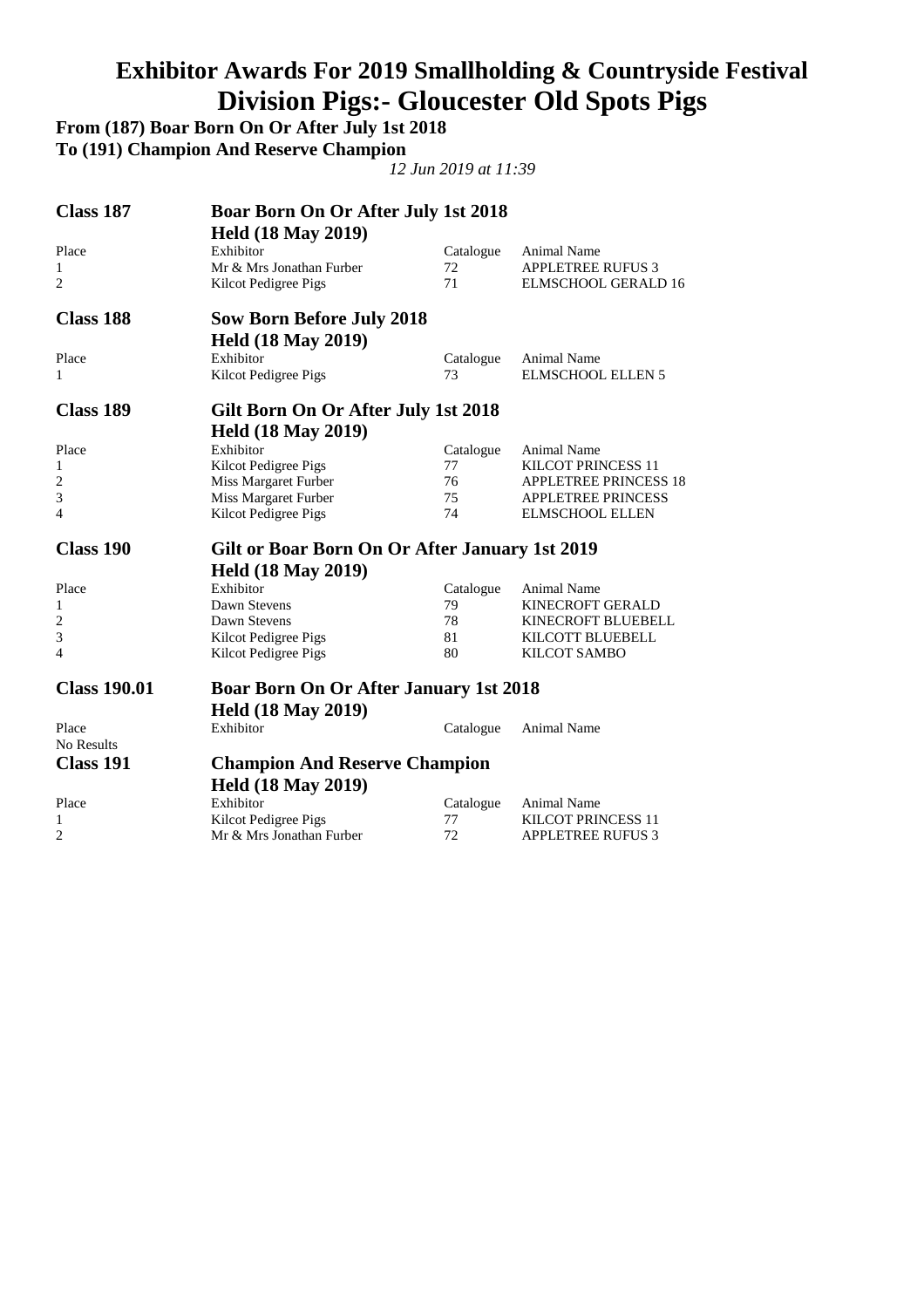### **Exhibitor Awards For 2019 Smallholding & Countryside Festival Division Pigs:- Tamworth Pigs**

**From (192) Boar Born On Or After July 1st 2018** 

**To (196) Champion And Reserve Champion** 

| Class 192        | <b>Boar Born On Or After July 1st 2018</b>     |           |                               |
|------------------|------------------------------------------------|-----------|-------------------------------|
|                  | <b>Held (18 May 2019)</b>                      |           |                               |
| Place            | Exhibitor                                      | Catalogue | <b>Animal Name</b>            |
| 1                | Mrs Barbara Warren and Mr K Warren             | 83        | COURTBLEDDYN YORKSHIREMAN 63G |
| 2                | Mrs Barbara Warren and Mr K Warren             | 84        | COURTBLEDDYN YORKSHIREMAN 73G |
| 3                | Mrs Sharron Nicholas                           | 82        | <b>FAIRYBANK RANGER 7</b>     |
| Class 193        | <b>Sow Born Before July 2018</b>               |           |                               |
|                  | <b>Held (18 May 2019)</b>                      |           |                               |
| Place            | Exhibitor                                      | Catalogue | Animal Name                   |
| 1                | Mrs Sharron Nicholas                           | 85        | <b>FAIRYBANK MELODY 27</b>    |
| 2                | Mrs Sharron Nicholas                           | 87        | <b>FAIRYBANK ROSELEAF 2</b>   |
| <b>Class 194</b> | Gilt Born On Or After July 1st 2018            |           |                               |
|                  | <b>Held (18 May 2019)</b>                      |           |                               |
| Place            | Exhibitor                                      | Catalogue | <b>Animal Name</b>            |
| 1                | Mrs Barbara Warren and Mr K Warren             | 90        | COURTBLEDDYN JACQUELINE 57G   |
| $\overline{c}$   | Mrs Sharron Nicholas                           | 89        | <b>FAIRYBANK MELODY 45</b>    |
| 3                | Mrs Barbara Warren and Mr K Warren             | 91        | COURTBLEDDYN JACQUELINE 60G   |
| 4                | Mrs Barbara Warren and Mr K Warren             | 93        | COURTBLEDDYN JACQUELINE 68G   |
| 5                | Mrs Barbara Warren and Mr K Warren             | 94        | COURTBLEDDYN JACQUELINE 75G   |
| 6                | Mrs Sharron Nicholas                           | 92        | <b>FAIRYBANK MELODY 46</b>    |
| Class 195        | Gilt Or Boar Born On Or After January 1st 2019 |           |                               |
|                  | <b>Held (18 May 2019)</b>                      |           |                               |
| Place            | Exhibitor                                      | Catalogue | Animal Name                   |
| 1                | Mrs Barbara Warren and Mr K Warren             | 99        | COURTBLEDDYN JACQUELINE 83G   |
| $\overline{c}$   | Mrs Sharron Nicholas                           | 97        | <b>FAIRYBANK ROSELEAF 6</b>   |
| 3                | Mrs Sharron Nicholas                           | 96        | <b>FAIRYBANK ROSELEAF 5</b>   |
| 4                | Mrs Barbara Warren and Mr K Warren             | 98        | COURTBLEDDYN JACQUELINE 81G   |
| 5                | Mrs Sharron Nicholas                           | 95        | <b>FAIRYBANK RANGER 8</b>     |
| Class 196        | <b>Champion And Reserve Champion</b>           |           |                               |
|                  | <b>Held (18 May 2019)</b>                      |           |                               |
| Place            | Exhibitor                                      | Catalogue | Animal Name                   |
| 1                | Mrs Sharron Nicholas                           | 85        | <b>FAIRYBANK MELODY 27</b>    |
| 2                | Mrs Barbara Warren and Mr K Warren             | 90        | COURTBLEDDYN JACQUELINE 57G   |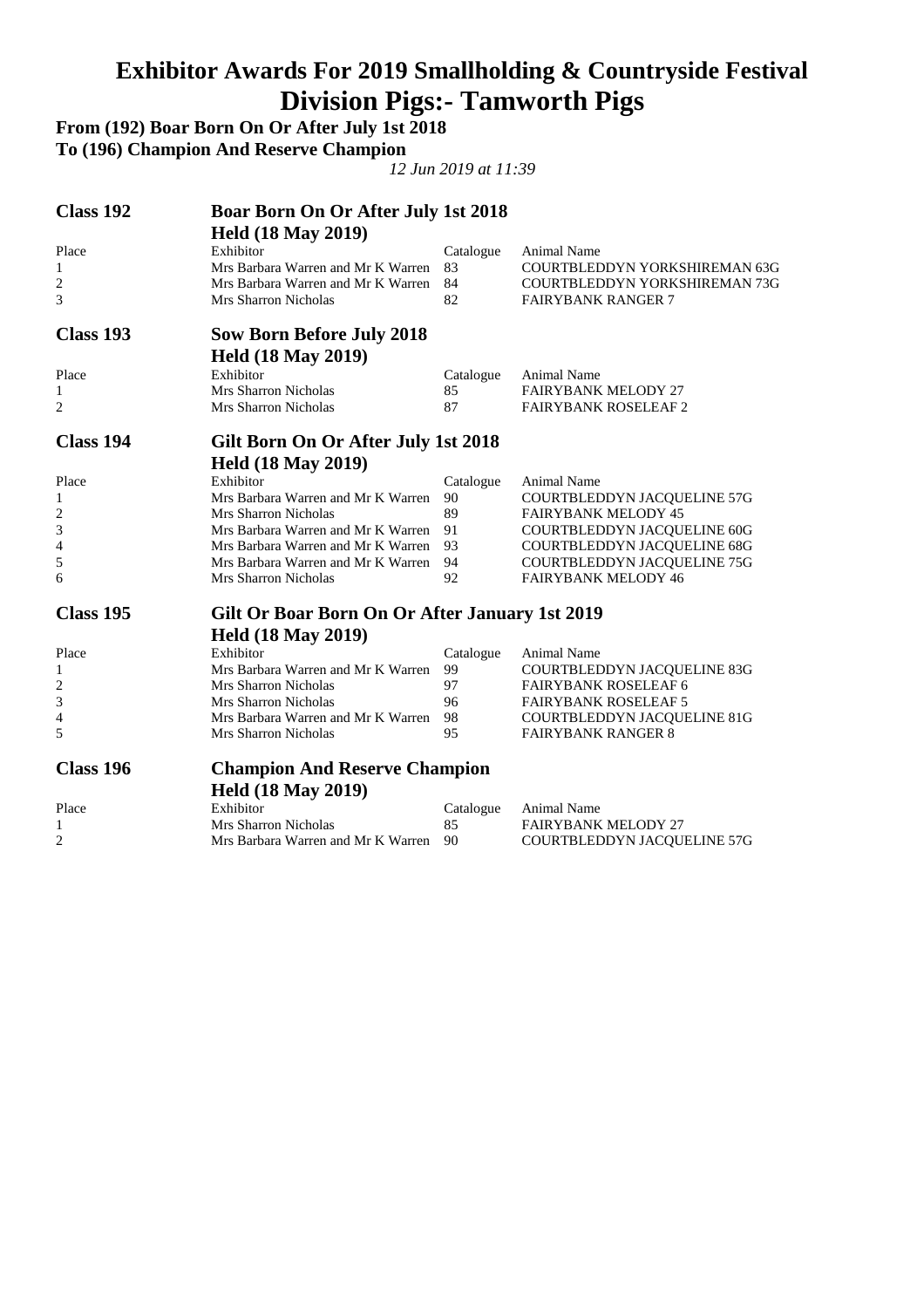### **Exhibitor Awards For 2019 Smallholding & Countryside Festival Division Pigs:- Berkshire Pigs**

**From (197) Boar Born On Or After July 1st 2018 To (201) Champion And Reserve Champion** 

| <b>Class 197</b> | <b>Boar Born On Or After July 1st 2018</b><br><b>Held (18 May 2019)</b> |           |                                |
|------------------|-------------------------------------------------------------------------|-----------|--------------------------------|
| Place            | Exhibitor                                                               | Catalogue | <b>Animal Name</b>             |
| 1                | Mrs Cathy Baker                                                         | 100       | <b>CAUMPEDENE PETER LAD 23</b> |
| Class 198        | <b>Sow Born Before July 2018</b>                                        |           |                                |
|                  | <b>Held (18 May 2019)</b>                                               |           |                                |
| Place            | Exhibitor                                                               | Catalogue | <b>Animal Name</b>             |
| 1                | Kilcot Pedigree Pigs                                                    | 101       | KILCOT EXCELSA                 |
| $\overline{c}$   | Jack Tiley                                                              | 102       | <b>FERNLEA FAREWELL 4</b>      |
| Class 199        | Gilt Born On Or After July 1st 2018                                     |           |                                |
|                  | <b>Held (18 May 2019)</b>                                               |           |                                |
| Place            | Exhibitor                                                               | Catalogue | <b>Animal Name</b>             |
| 1                | Kilcot Pedigree Pigs                                                    | 105       | KILCOT ROYAL LUSTRE 39         |
| 2                | Mrs Cathy Baker                                                         | 103       | <b>ROCKWOOD LADY 5</b>         |
| 3                | Kilcot Pedigree Pigs                                                    | 104       | KILCOT ROYAL LUSTRE 38         |
| Class 200        | Gilt Or Boar Born On Or After January 1st 2019                          |           |                                |
|                  | <b>Held (18 May 2019)</b>                                               |           |                                |
| Place            | Exhibitor                                                               | Catalogue | Animal Name                    |
| 1                | <b>Jack Tiley</b>                                                       | 107       | <b>FERNLEA FAREWELL 6</b>      |
| 2                | Jack Tiley                                                              | 106       | <b>FERNLEA AMBASSADOR</b>      |
| 3                | Kilcot Pedigree Pigs                                                    | 111       | KILCOT LADY 11                 |
| 4                | Mrs Cathy Baker                                                         | 108       | ROCKWOOD STONEBOW              |
| 5                | Kilcot Pedigree Pigs                                                    | 109       | KILCOT LASSETTER 7             |
| <b>Class 201</b> | <b>Champion And Reserve Champion</b>                                    |           |                                |
|                  | <b>Held (18 May 2019)</b>                                               |           |                                |
| Place            | Exhibitor                                                               | Catalogue | Animal Name                    |
| 1                | Kilcot Pedigree Pigs                                                    | 105       | KILCOT ROYAL LUSTRE 39         |
| 2                | Mrs Cathy Baker                                                         | 100       | <b>CAUMPEDENE PETER LAD 23</b> |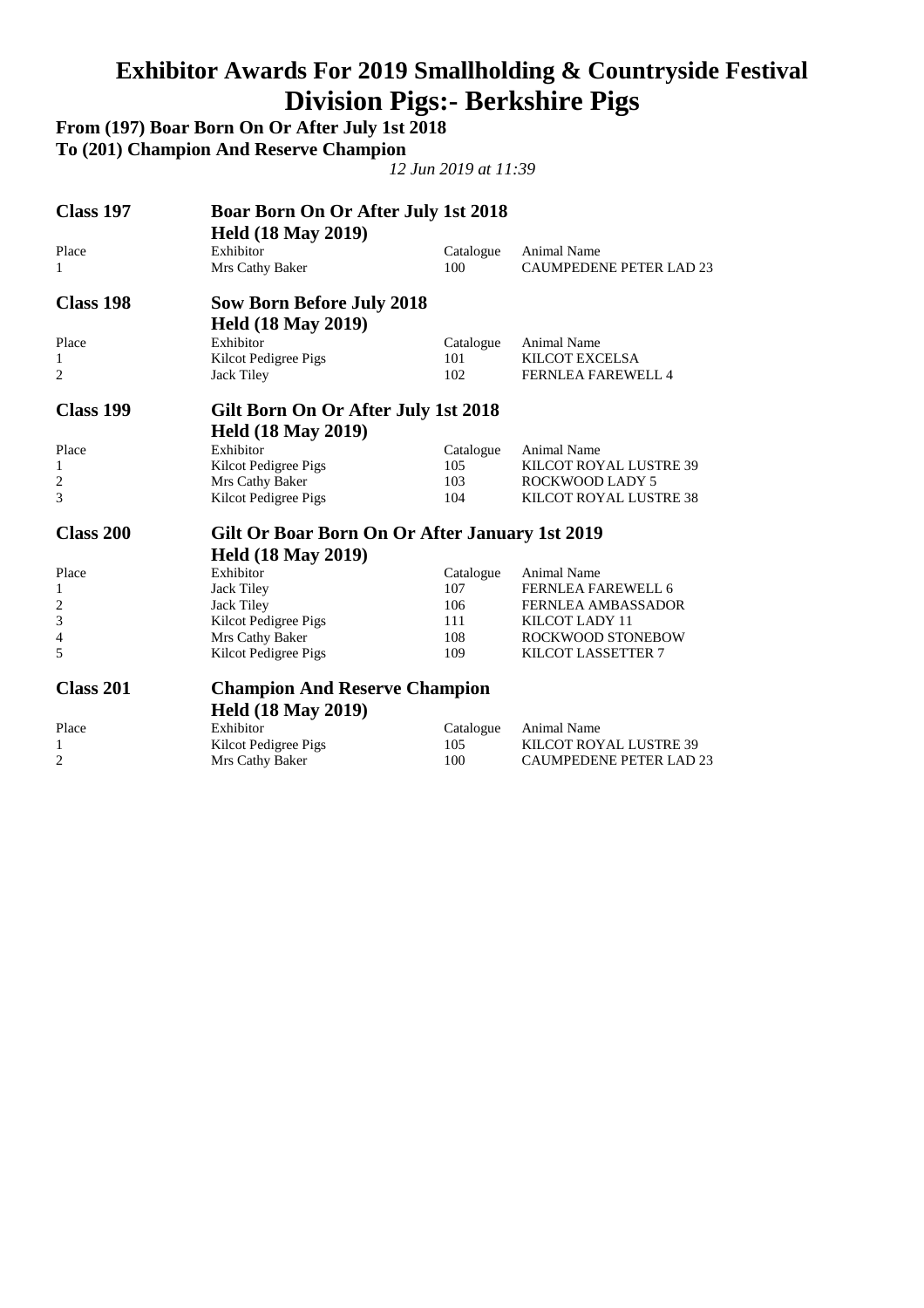## **Exhibitor Awards For 2019 Smallholding & Countryside Festival Division Pigs:- LARGE BLACK PIGS**

**From (202) Boer Born On or After July 1st 2018** 

**To (207) Champion & Reserve Champion** 

| Class 202<br><b>Boer Born On or After July 1st 2018</b> |                                                |                                         |
|---------------------------------------------------------|------------------------------------------------|-----------------------------------------|
| <b>Held (18 May 2019)</b>                               |                                                |                                         |
| Exhibitor<br>Place                                      | Catalogue                                      | Animal Name                             |
| $\mathbf{1}$<br><b>Mr Stuart Westron</b>                | 112                                            | FRAMFIELD ATTEMPT 210                   |
| 2<br>Mr D David Lang                                    | 113                                            | <b>FINNINGTON MAJESTIC 14</b>           |
| 3<br>Mr Francis Keating                                 | 5                                              | <b>BOSWICK DEFENDER 2</b>               |
| Class 203<br>Sow born before July 2018                  |                                                |                                         |
| <b>Held (18 May 2019)</b>                               |                                                |                                         |
| Exhibitor<br>Place                                      | Catalogue                                      | Animal Name                             |
| 1<br>Mr D David Lang                                    | 114                                            | <b>SOCK CONSTANCE 26</b>                |
| 2<br>Mr Robbie Lang                                     | 115                                            | PFOLLY FASHION 55                       |
| Class 204                                               | Gilt Born on or after July 1st 2018            |                                         |
| <b>Held (18 May 2019)</b>                               |                                                |                                         |
| Exhibitor<br>Place                                      | Catalogue                                      | Animal Name                             |
| 1<br>Mr Stuart Westron                                  | 117                                            | <b>CHOLLER BLACK LADY 29</b>            |
| $\overline{2}$<br>Mr Robbie Lang                        | 116                                            | PFOLLY CONSTANCE                        |
|                                                         |                                                |                                         |
| Class 205                                               | Gilt Born On Or After September 1st 2018       |                                         |
|                                                         |                                                |                                         |
| <b>Held (18 May 2019)</b><br>Exhibitor<br>Place         |                                                | Animal Name                             |
| $\mathbf{1}$<br><b>Mr Stuart Westron</b>                | Catalogue<br>118                               | <b>CHOLLER LARKSPUR 8</b>               |
| $\overline{2}$<br>Dawn Stevens                          | 119                                            | KINECROFT CONSTANCE 2                   |
| <b>Class 206</b>                                        |                                                |                                         |
|                                                         | Gilt or Boar Born on or After January 1st 2019 |                                         |
| <b>Held (18 May 2019)</b><br>Exhibitor                  |                                                |                                         |
| Place<br>1                                              | Catalogue<br>120                               | Animal Name                             |
| Mr Robbie Lang<br>2                                     | 122                                            | PFOLLY CONSTANCE<br>PFOLLY MAJESTIC 51B |
| Mr D David Lang<br>3<br><b>Mr Stuart Westron</b>        | 123                                            | <b>CHOLLER SUNSHINE 2</b>               |
| <b>Class 207</b>                                        | <b>Champion &amp; Reserve Champion</b>         |                                         |
|                                                         |                                                |                                         |
| <b>Held (18 May 2019)</b><br>Exhibitor<br>Place         |                                                | Animal Name                             |
| Mr Stuart Westron<br>1                                  | Catalogue<br>117                               | <b>CHOLLER BLACK LADY 29</b>            |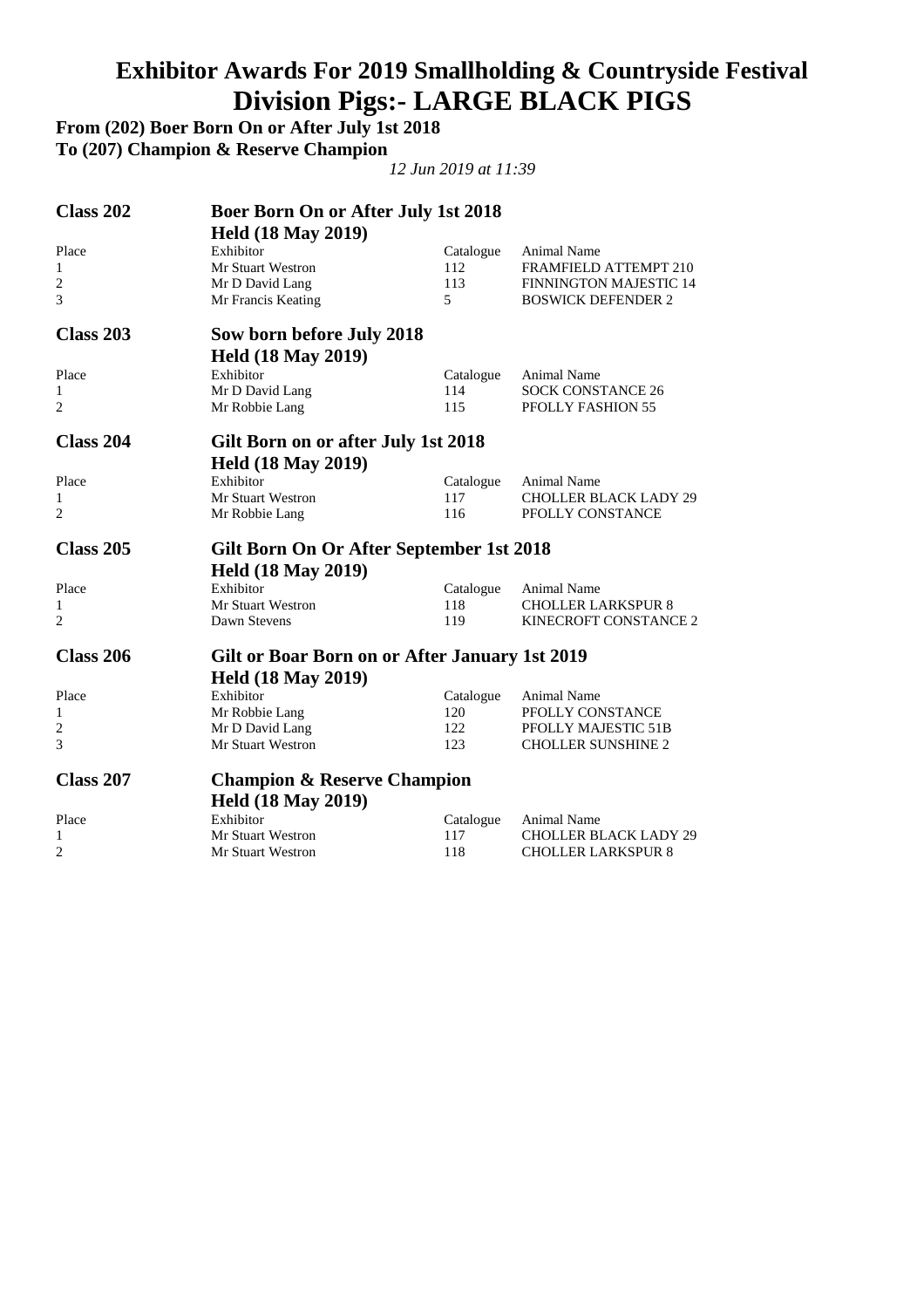## **Exhibitor Awards For 2019 Smallholding & Countryside Festival Division Pigs:- Any Other Traditional Breed**

**From (208) Boar Born On Or After July 1st 2018** 

**To (213) Champion And Reserve Champion** 

| <b>Class 208</b>        | Boar Born On Or After July 1st 2018<br><b>Held (18 May 2019)</b> |           |                           |
|-------------------------|------------------------------------------------------------------|-----------|---------------------------|
| Place                   | Exhibitor                                                        | Catalogue | Animal Name               |
| 1                       | Mr & Mrs Jonathan Furber                                         | 124       | <b>APPLETREE JACK3</b>    |
| <b>Class 209</b>        | <b>Sow Born Before July 2018</b>                                 |           |                           |
|                         | <b>Held (18 May 2019)</b>                                        |           |                           |
| Place                   | Exhibitor                                                        | Catalogue | Animal Name               |
| 1                       | Miss Sian Thomas                                                 | 125       | KINECROFT CYNTHIA         |
| 2                       | Miss Sian Thomas                                                 | 126       | <b>LONGASH SYBIL 35</b>   |
| <b>Class 210</b>        | Gilt Born On Or After July 1st 2018                              |           |                           |
|                         | <b>Held (18 May 2019)</b>                                        |           |                           |
| Place                   | Exhibitor                                                        | Catalogue | Animal Name               |
| 1                       | Mrs Cathy Baker                                                  | 133       | ROCKWOOD WOODLANDS LADY 3 |
| $\overline{c}$          | Mrs Cathy Baker                                                  | 134       | ROCKWOOD WOODLANDS LADY 4 |
| 3                       | Master Mikey Furber                                              | 135       | <b>APPLETREE ELSIE 5</b>  |
| 4                       | Miss Sian Thomas                                                 | 132       | <b>ERINHAF LADY</b>       |
| 5                       | Mr Dennis Ballard                                                | 129       | RIDGEWAY CYNTHIA 24       |
| 6                       | Mr Dennis Ballard                                                | 131       | RIDGEWAY CYNTHIA 26       |
| <b>Class 211</b>        | Gilt Born On Or After September 1st 2018                         |           |                           |
|                         | <b>Held (18 May 2019)</b>                                        |           |                           |
| Place                   | Exhibitor                                                        | Catalogue | Animal Name               |
| $\mathbf{1}$            | Dawn Stevens                                                     | 136       | KINECROFT CYNTHIA 6       |
| <b>Class 212</b>        | Gilt Or Boar Born On Or After January 1st 2019                   |           |                           |
|                         | <b>Held (18 May 2019)</b>                                        |           |                           |
| Place                   | Exhibitor                                                        | Catalogue | Animal Name               |
| 1                       | Mrs Cathy Baker                                                  | 138       | ROCKWOOD MISCHIEF         |
| $\overline{\mathbf{c}}$ | Mr Dennis Ballard                                                | 140       | RIDGEWAY YOOTHA           |
| 3                       | Mrs Cathy Baker                                                  | 142       | ROCKWOOD WOODLANDS LADY 5 |
| 4                       | Mr Dennis Ballard                                                | 139       | RIDGEWAY REVIVAL          |
| <b>Class 213</b>        | <b>Champion And Reserve Champion</b>                             |           |                           |
|                         | <b>Held (18 May 2019)</b>                                        |           |                           |
| Place                   | Exhibitor                                                        | Catalogue | Animal Name               |
| 1                       | Mrs Cathy Baker                                                  | 133       | ROCKWOOD WOODLANDS LADY 3 |
| 2                       | Mr & Mrs Jonathan Furber                                         | 124       | <b>APPLETREE JACK3</b>    |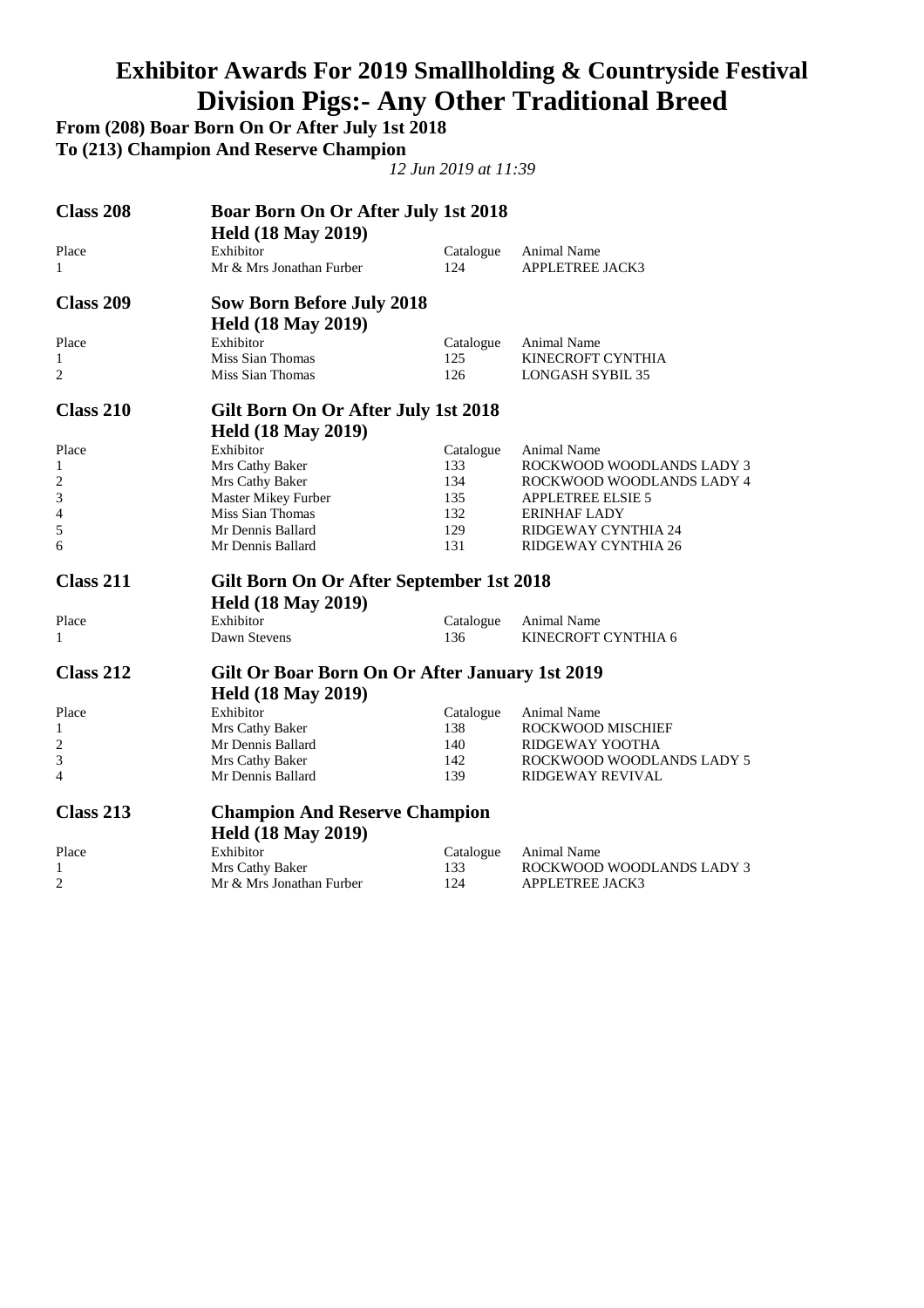#### **Exhibitor Awards For 2019 Smallholding & Countryside Festival Division Pigs:- Pair & Group Of Three Competitions - Any Traditional Breed**

**From (214) For The Best Pair Of Pigs To (215) For The Best Trio Of Pigs** 

| Class 214      | For The Best Pair Of Pigs          |           |                               |
|----------------|------------------------------------|-----------|-------------------------------|
|                | <b>Held (18 May 2019)</b>          |           |                               |
| Place          | Exhibitor                          | Catalogue | Animal Name                   |
| 1              | Mrs Barbara Warren and Mr K Warren | 83        | COURTBLEDDYN YORKSHIREMAN 63G |
| $\overline{c}$ | Mrs Cathy Baker                    | 138       | ROCKWOOD MISCHIEF             |
| 3              | Mr & Mrs Jonathan Furber           | 72        | <b>APPLETREE RUFUS 3</b>      |
| 4              | Jack Tiley                         | 106       | <b>FERNLEA AMBASSADOR</b>     |
| 5              | Kilcot Pedigree Pigs               | 111       | KILCOT LADY 11                |
| 6              | Mr D David Lang                    | 122       | PFOLLY MAJESTIC 51B           |
| Class 215      | For The Best Trio Of Pigs          |           |                               |
|                | <b>Held (18 May 2019)</b>          |           |                               |
| Place          | Exhibitor                          | Catalogue | Animal Name                   |
| 1              | Mrs Barbara Warren and Mr K Warren | 83        | COURTBLEDDYN YORKSHIREMAN 63G |
| $\overline{2}$ | Mr & Mrs Jonathan Furber           | 72        | <b>APPLETREE RUFUS 3</b>      |
| 3              | Jack Tiley                         | 106       | <b>FERNLEA AMBASSADOR</b>     |
| 4              | Mr D David Lang                    | 113       | <b>FINNINGTON MAJESTIC 14</b> |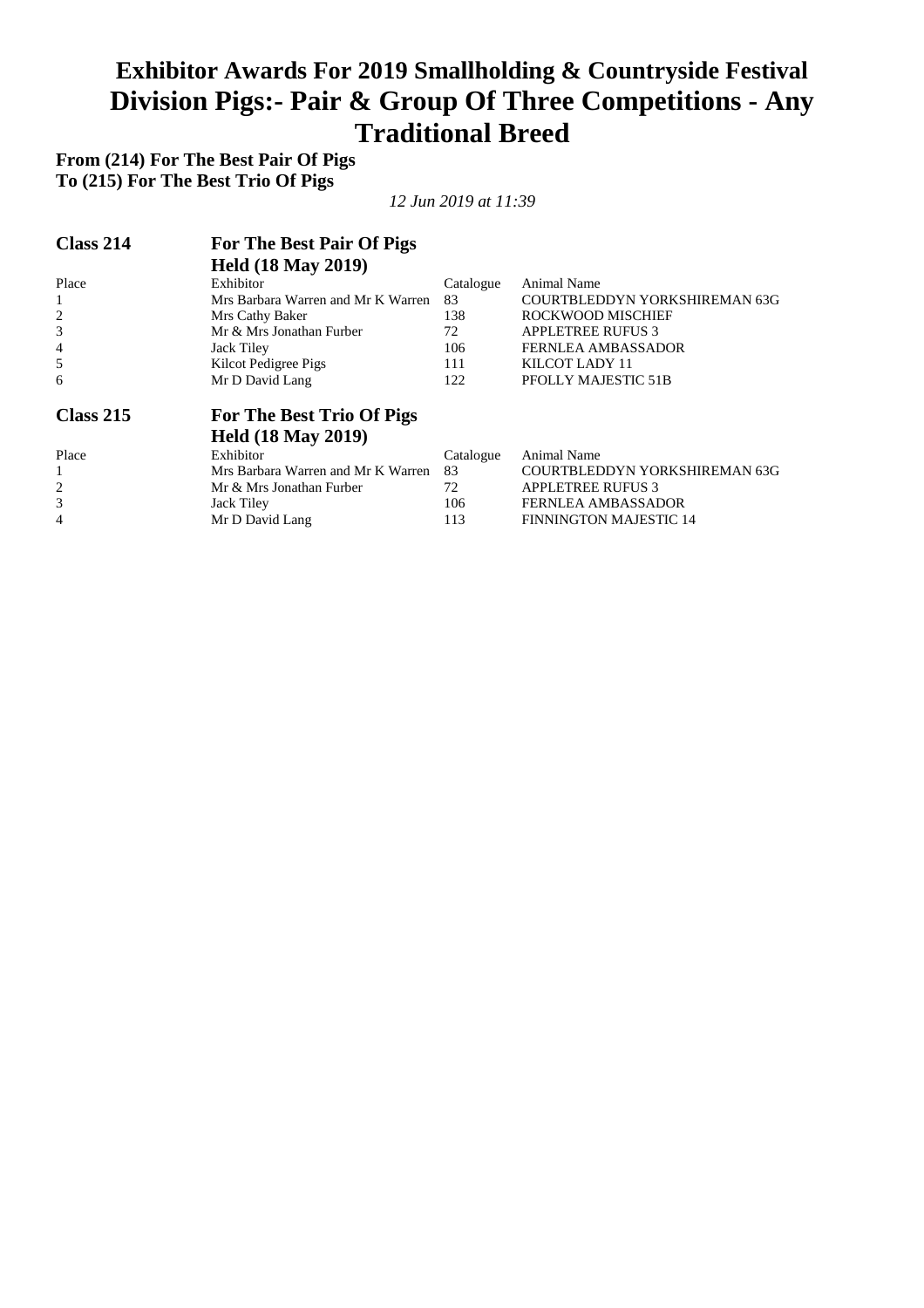### **Exhibitor Awards For 2019 Smallholding & Countryside Festival Division Pigs:- Interbreed Classes**

**From (216) Highest Placed Modern Male Pig From Each Breed Represented** 

**To (220) Interbreed Champion and Reserve Champion** 

| Class 216               | <b>Highest Placed Modern Male Pig From Each Breed Represented</b>      |                                                                     |                                                                          |  |  |  |
|-------------------------|------------------------------------------------------------------------|---------------------------------------------------------------------|--------------------------------------------------------------------------|--|--|--|
|                         | <b>Held (19 May 2019)</b>                                              |                                                                     |                                                                          |  |  |  |
| Place                   | Exhibitor                                                              | Catalogue                                                           | Animal Name                                                              |  |  |  |
| $\mathbf{1}$            | Mr & Mrs H D & E M Roberts                                             | $7\degree$                                                          | <b>GWYNYS WORKMAN 3196</b>                                               |  |  |  |
| $\overline{c}$          | Mrs A J Walton                                                         | 39                                                                  | DEVA ANDEN 1643                                                          |  |  |  |
| 3                       | Mr & Mrs J & C Taylor                                                  | 32                                                                  | HIDEAWAY CHAMPION TURK 805                                               |  |  |  |
| Class 217               |                                                                        | <b>Highest Placed Modern Female Pig From Each Breed Represented</b> |                                                                          |  |  |  |
|                         | <b>Held (19 May 2019)</b>                                              |                                                                     |                                                                          |  |  |  |
| Place                   | Exhibitor                                                              | Catalogue                                                           | Animal Name                                                              |  |  |  |
| 1                       | Mr & Mrs J & C Taylor                                                  | 9                                                                   | MILKWOOD LUCKY GIRL 23                                                   |  |  |  |
| $\overline{2}$          | Mrs A J Walton                                                         | 42                                                                  | DEVA HAUNBJERG 1662                                                      |  |  |  |
| 3                       | <b>Robert Emerson</b>                                                  | 36 <sup>7</sup>                                                     | <b>BURRY BEAUTIFUL 354</b>                                               |  |  |  |
| <b>Class 218</b>        | <b>Highest Placed Traditional Male Pig From Each Breed Represented</b> |                                                                     |                                                                          |  |  |  |
|                         | <b>Held (19 May 2019)</b>                                              |                                                                     |                                                                          |  |  |  |
| Place                   | Exhibitor                                                              | Catalogue                                                           | Animal Name                                                              |  |  |  |
| 1                       | Mr Stuart Westron                                                      | 112                                                                 | FRAMFIELD ATTEMPT 210                                                    |  |  |  |
| $\overline{c}$          | Mrs Barbara Warren and Mr K Warren                                     | 83                                                                  | COURTBLEDDYN YORKSHIREMAN 63G                                            |  |  |  |
| 3                       | Mr & Mrs Jonathan Furber                                               | 124                                                                 | <b>APPLETREE JACK3</b>                                                   |  |  |  |
| 4                       | Mrs Cathy Baker                                                        | 138                                                                 | ROCKWOOD MISCHIEF                                                        |  |  |  |
| 5                       | Mr & Mrs Jonathan Furber                                               | 72                                                                  | <b>APPLETREE RUFUS 3</b>                                                 |  |  |  |
| <b>Class 219</b>        |                                                                        |                                                                     | <b>Highest Placed Traditional Female Pig From Each Breed Represented</b> |  |  |  |
|                         | <b>Held (19 May 2019)</b>                                              |                                                                     |                                                                          |  |  |  |
| Place                   | Exhibitor                                                              | Catalogue                                                           | Animal Name                                                              |  |  |  |
| 1                       | Mrs Sharron Nicholas                                                   | 85                                                                  | <b>FAIRYBANK MELODY 27</b>                                               |  |  |  |
| $\overline{\mathbf{c}}$ | Miss Elizabeth Rees                                                    | 59                                                                  | TALYFAN SILVER WINGS 34                                                  |  |  |  |
| 3                       | <b>Mr Stuart Westron</b>                                               | 117                                                                 | <b>CHOLLER BLACK LADY 29</b>                                             |  |  |  |
| $\overline{4}$          | Master Mikey Furber                                                    | 135                                                                 | <b>APPLETREE ELSIE 5</b>                                                 |  |  |  |
| <b>Class 220</b>        | <b>Interbreed Champion and Reserve Champion</b>                        |                                                                     |                                                                          |  |  |  |
|                         | <b>Held (19 May 2019)</b>                                              |                                                                     |                                                                          |  |  |  |
| Place                   | Exhibitor                                                              | Catalogue                                                           | Animal Name                                                              |  |  |  |
| 1                       | Mr & Mrs H D & E M Roberts                                             | 7                                                                   | <b>GWYNYS WORKMAN 3196</b>                                               |  |  |  |
| $\overline{c}$          | Mrs Sharron Nicholas                                                   | 85                                                                  | <b>FAIRYBANK MELODY 27</b>                                               |  |  |  |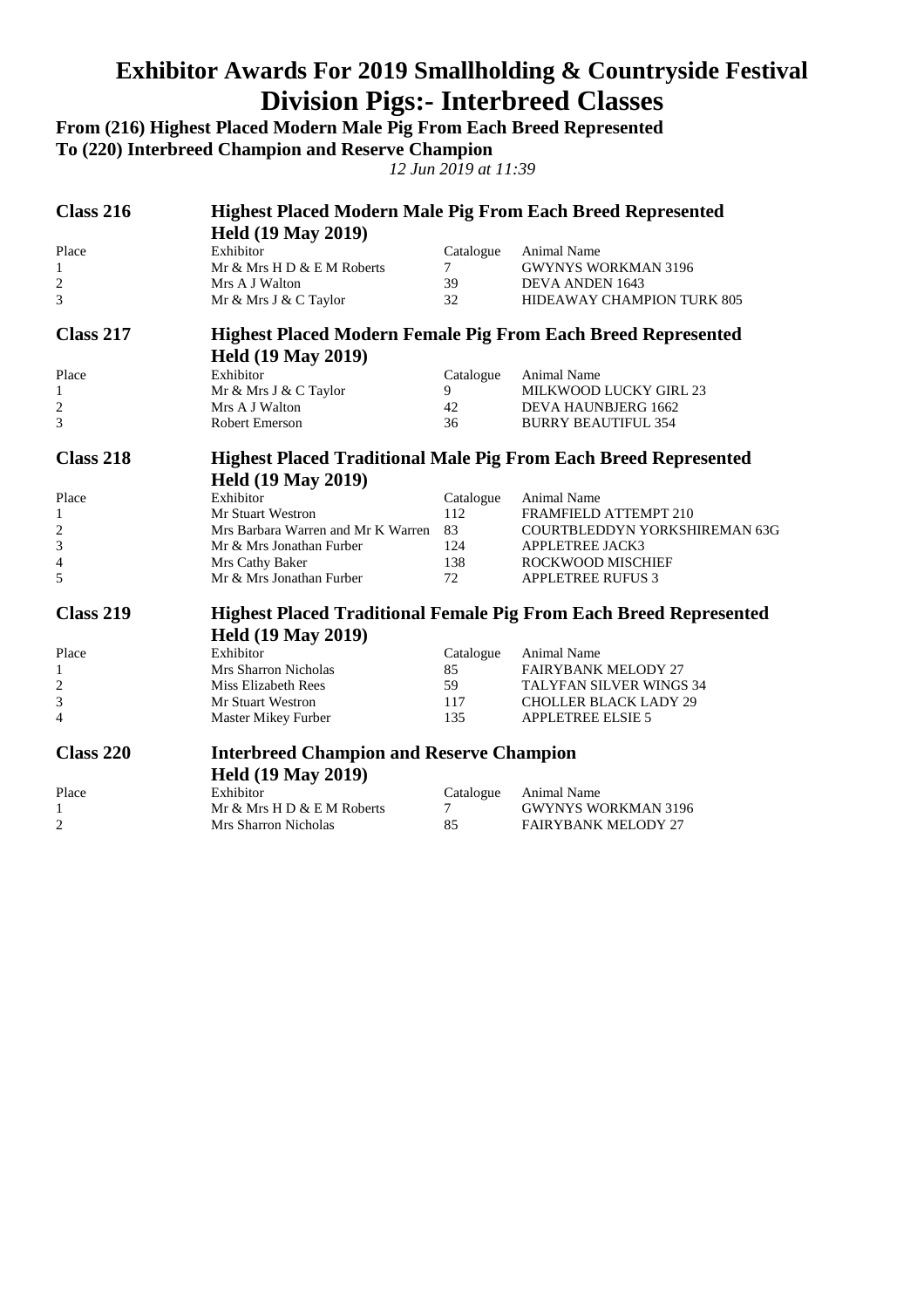## **Exhibitor Awards For 2019 Smallholding & Countryside Festival Division Pigs:- Supreme Champion & Reserve**

**From (221) Supreme Champion & Reserve To (221) Supreme Champion & Reserve** 

| <b>Class 221</b> | <b>Supreme Champion &amp; Reserve</b><br><b>Held (19 May 2019)</b> |           |                            |  |
|------------------|--------------------------------------------------------------------|-----------|----------------------------|--|
| Place            | Exhibitor                                                          | Catalogue | Animal Name                |  |
|                  | Mrs Sharron Nicholas                                               | 85        | <b>FAIRYBANK MELODY 27</b> |  |
|                  | Mr & Mrs J & C Taylor                                              | Q         | MILKWOOD LUCKY GIRL 23     |  |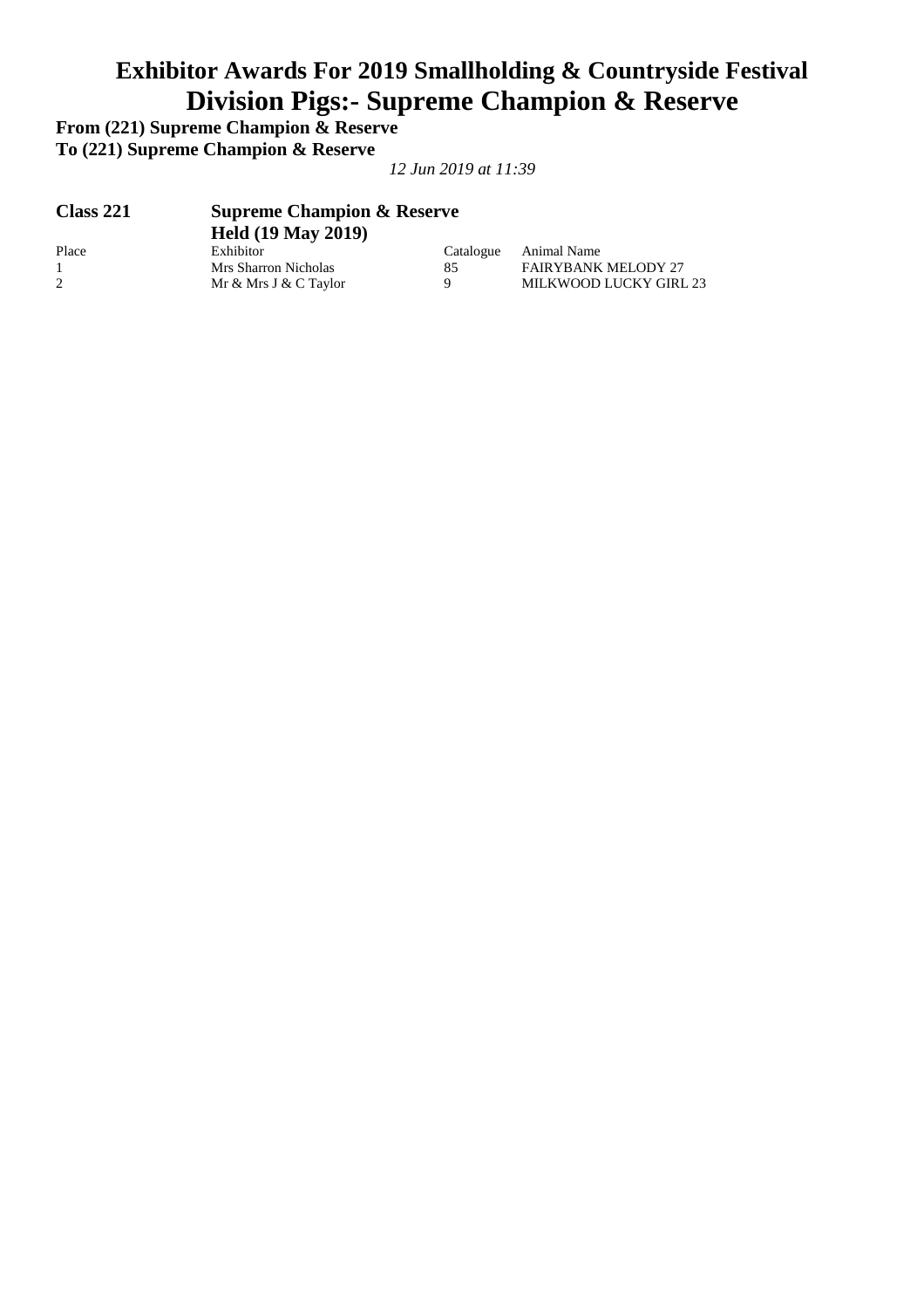### **Exhibitor Awards For 2019 Smallholding & Countryside Festival Division Pigs:- Kune Kune Breed Classes**

**From (229) Boar Born Before July 1st 2018** 

**To (234) Champion & Reserve Champion** 

| <b>Class 229</b> | <b>Boar Born Before July 1st 2018</b><br><b>Held (19 May 2019)</b> |            |                                                                                 |  |  |
|------------------|--------------------------------------------------------------------|------------|---------------------------------------------------------------------------------|--|--|
| Place            | Exhibitor                                                          | Catalogue  | Animal Name                                                                     |  |  |
| $\mathbf{1}$     | Mr Kevin Kersley                                                   | 144        | <b>KINECROFT ANDREW 25</b>                                                      |  |  |
| 2                | Dawn Stevens                                                       | 143        | KINECROFT ANDREW 27                                                             |  |  |
| Class 230        | <b>Sow Born Before July 1st 2018</b>                               |            |                                                                                 |  |  |
|                  | <b>Held (19 May 2019)</b>                                          |            |                                                                                 |  |  |
| Place            | Exhibitor                                                          | Catalogue  | Animal Name                                                                     |  |  |
| 1                | Dawn Stevens                                                       | 145        | KINECROFT SALLY XIV                                                             |  |  |
| 2                | Mr Kevin Kersley                                                   | 148        | PENCOMMINS REBECCA GINA 10                                                      |  |  |
| 3                | Miss Beth Hallam                                                   | 146        | PENCOMMINS REBECCA GINA 5                                                       |  |  |
| 4                | Mr Kevin Kersley                                                   | 147        | KINECROFT AWAKINO 4                                                             |  |  |
| Class 231        | Gilt or Boar born after July 1st and before December 1st 2018      |            |                                                                                 |  |  |
|                  | <b>Held (19 May 2019)</b>                                          |            |                                                                                 |  |  |
| Place            | Exhibitor                                                          | Catalogue  | Animal Name                                                                     |  |  |
| 1                | Dawn Stevens                                                       | 153        | KINECROFT TUTAKI 10                                                             |  |  |
| $\overline{c}$   | Mr Kevin Kersley                                                   | 151        | RAMBAUD REBECCA GINA 9                                                          |  |  |
| 3                | Dawn Stevens                                                       | 152        | PLUSHCOVER SALLY 48                                                             |  |  |
| $\overline{4}$   | Mr Kevin Kersley                                                   | 150        | <b>RAMBAUD REBECCA GINA 8</b>                                                   |  |  |
| Class 232        |                                                                    |            | Gilt or Boar born on or after January 1st 2019 (and over the age of 4 months on |  |  |
| show day)        |                                                                    |            |                                                                                 |  |  |
|                  | <b>Held (19 May 2019)</b>                                          |            |                                                                                 |  |  |
| Place            | Exhibitor                                                          | Catalogue  | Animal Name                                                                     |  |  |
| No Results       |                                                                    |            |                                                                                 |  |  |
| Class 233        | Sow & Litter                                                       |            |                                                                                 |  |  |
|                  | <b>Held (19 May 2019)</b>                                          |            |                                                                                 |  |  |
| Place            | Exhibitor                                                          | Catalogue  | Animal Name                                                                     |  |  |
| 1                | Mr Kevin Kersley                                                   | 147        | KINECROFT AWAKINO 4                                                             |  |  |
| Class 234        | <b>Champion &amp; Reserve Champion</b>                             |            |                                                                                 |  |  |
|                  |                                                                    |            |                                                                                 |  |  |
|                  | <b>Held (19 May 2019)</b><br>Exhibitor                             |            |                                                                                 |  |  |
| Place            | Dawn Stevens                                                       | Catalogue  | Animal Name                                                                     |  |  |
| 1                |                                                                    | 153<br>144 | KINECROFT TUTAKI 10                                                             |  |  |
| 2                | Mr Kevin Kersley                                                   |            | KINECROFT ANDREW 25                                                             |  |  |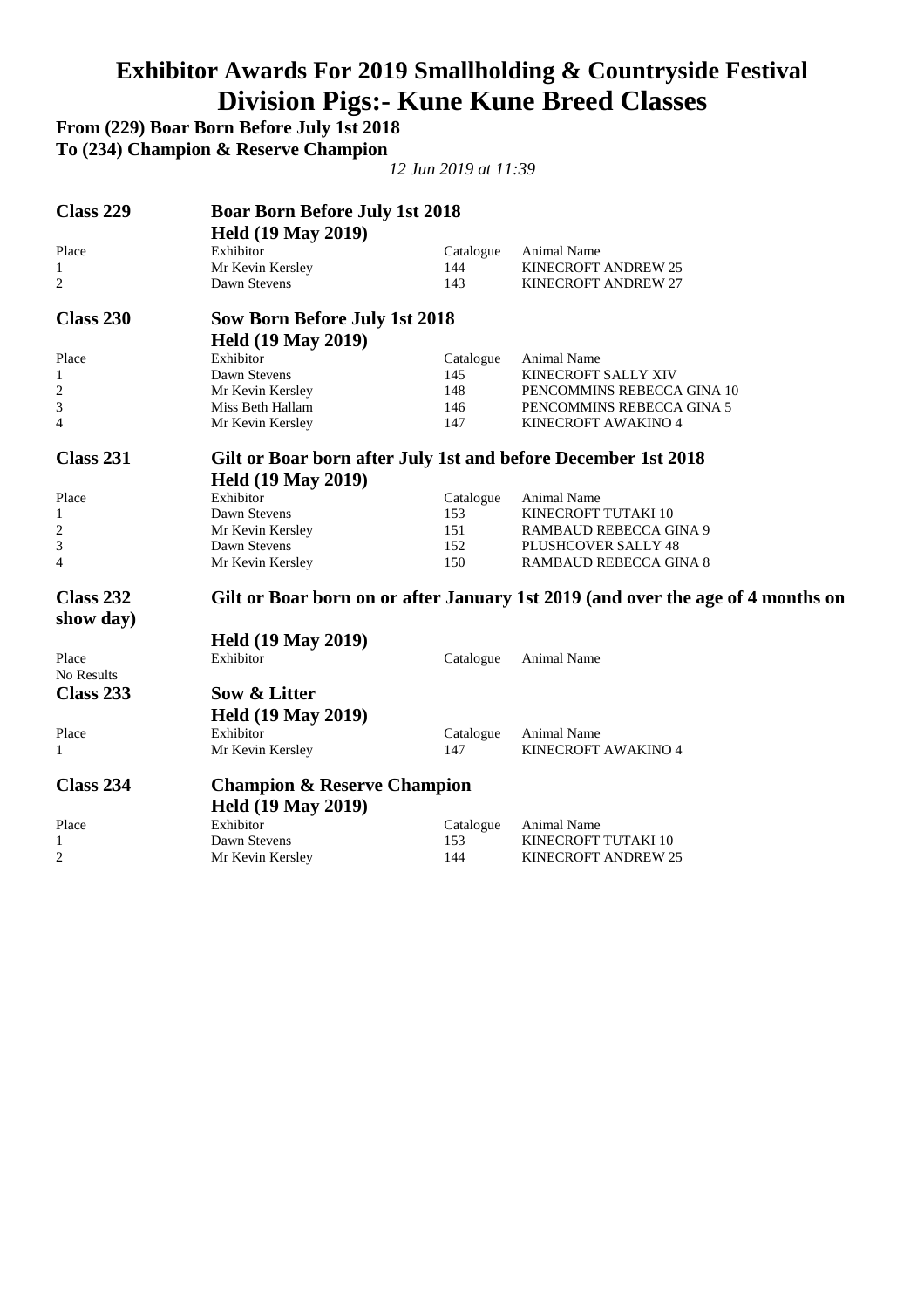# **Exhibitor Awards For 2019 Smallholding & Countryside Festival Division Pigs:- Pig Pet Show**

**From (235) Obedience Class To (238) Fastest Pig** 

*12 Jun 2019 at 11:39* 

| <b>Class 235</b>    | <b>Obedience Class</b>     |           |             |
|---------------------|----------------------------|-----------|-------------|
|                     | <b>Held (19 May 2019)</b>  |           |             |
| Place<br>No Results | Exhibitor                  | Catalogue | Animal Name |
| <b>Class 236</b>    | <b>Most Attractive Pig</b> |           |             |
|                     | <b>Held (19 May 2019)</b>  |           |             |
| Place<br>No Results | Exhibitor                  | Catalogue | Animal Name |
| Class 237           | <b>Curliest Tail</b>       |           |             |
|                     | <b>Held (19 May 2019)</b>  |           |             |
| Place<br>No Results | Exhibitor                  | Catalogue | Animal Name |
| Class 238           | <b>Fastest Pig</b>         |           |             |
|                     | <b>Held (19 May 2019)</b>  |           |             |
| Place<br>No Results | Exhibitor                  | Catalogue | Animal Name |

No Results